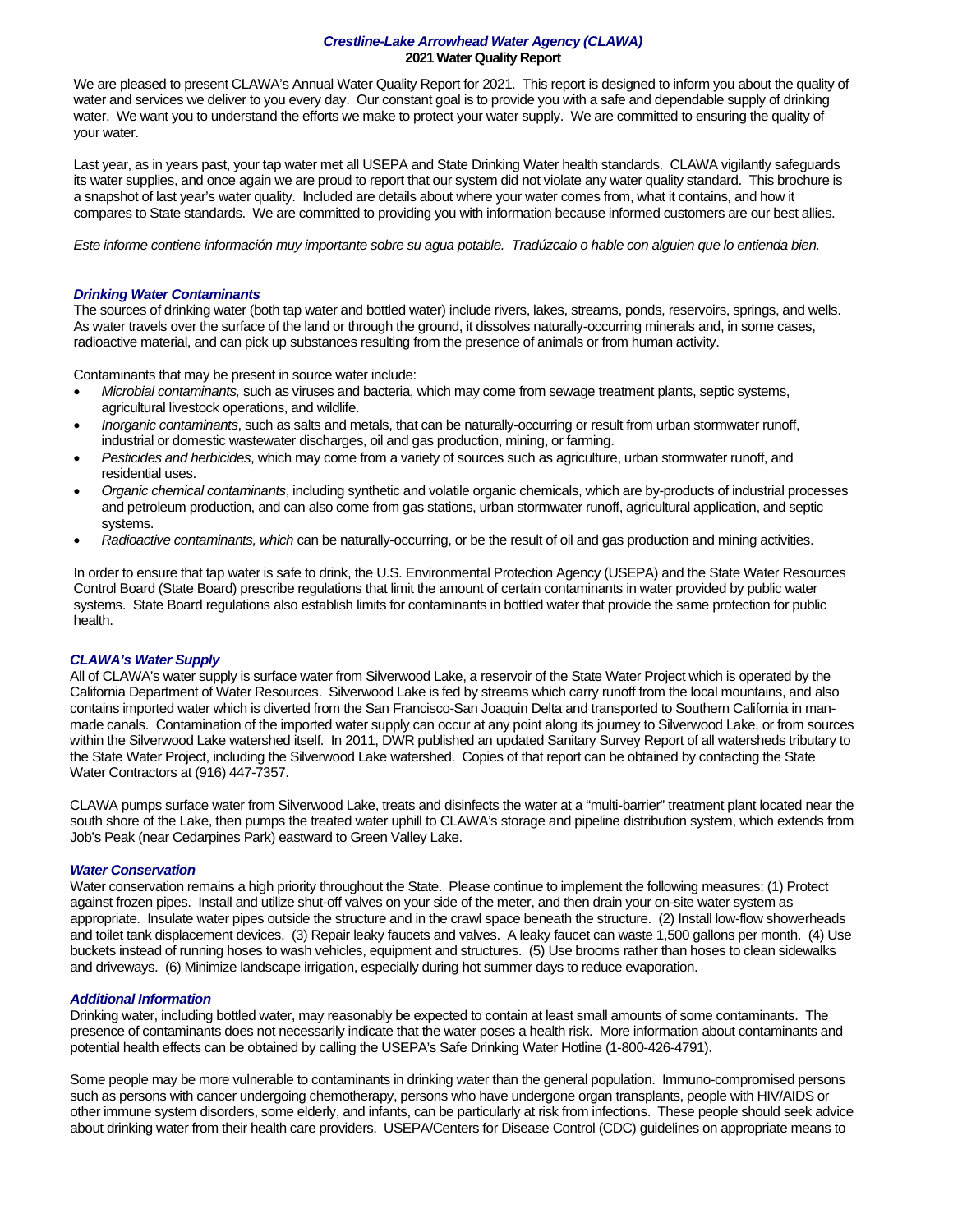lessen the risk of infection by Cryptosporidium and other microbial contaminants are also available from the Safe Drinking Water Hotline (1-800-426-4791).

If present, elevated levels of lead can cause serious health problems, especially for pregnant women and young children. Lead in drinking water is primarily from materials and components associated with service lines and home plumbing. CLAWA is responsible for providing high quality drinking water, but cannot control the variety of materials used in plumbing components. When your water has been sitting for several hours, you can minimize the potential for lead exposure by flushing your tap for 30 seconds to 2 minutes before using water for drinking or cooking. If you are concerned about lead in your water, you may wish to have your water tested. Information on lead in drinking water, testing methods, and steps you can take to minimize exposure is available from the Safe Drinking Water Hotline or at [http://www.epa.gov/safewater/lead.](http://www.epa.gov/safewater/lead)

CLAWA does not add fluoride to the water it supplies. Additional information regarding fluoridation of water, oral health, and current issues is available from http://www.waterboards.ca.gov/drinking\_water/certlic/drinkingwater/Fluoridation.shtml

# *Water Quality Definitions:*

The water quality data table on the following page contains several terms and abbreviations which may be unfamiliar to you. To help you better understand these terms we've provided the following definitions:

- **MCL**: Maximum Contaminant Level The highest level of a contaminant that is allowed in drinking water. Primary MCLs are set as close to the PHGs (or MCLGs) as is economically and technologically feasible. Secondary MCLs are set to protect the odor, taste, and appearance of drinking water.
- **MCLG**: Maximum Contaminant Level Goal The level of a contaminant in drinking water below which there is no known or expected risk to health. MCLGs are set by the U.S. Environmental Protection Agency.
- **PHG**: Public Health Goal The level of a contaminant in drinking water below which there is no known or expected risk to health. PHGs are set by the California Environmental Protection Agency.
- **PDWS**: Primary Drinking Water Standard MCLs and MRDLs for contaminants that affect health along with their monitoring and reporting requirements, and water treatment requirements.
- **MRDL**: Maximum Residual Disinfectant Level The highest level of a disinfectant allowed in drinking water. There is convincing evidence that addition of a disinfectant is necessary for control of microbial contaminants.
- **MRDLG**: Maximum Residual Disinfectant Level Goal The level of a drinking water disinfectant below which there is no known or expected risk to health. MRDLGs do not reflect the benefits of the use of disinfectants to control microbial contaminants.
- **Range**: Lowest to highest
- mg/l: Milligrams per liter (parts per million)
- **uG/I:** Micrograms per liter (parts per billion)
- NTU: Nephelometric Turbidity Units a measure of the clarity of water. Turbidity is the measure of particles suspended in water. Higher quality water has low turbidity.
- **N/A: Not Applicable**
- **ND**: Non-Detected
- **TT**: Treatment Technique A required process intended to reduce the level of a contaminant in drinking water
- **AL**: Regulatory Action Level The concentration of a contaminant which, if exceeded, triggers treatment or other requirements which a water system must follow.
- **USEPA**: United States Environmental Protection Agency

### *Questions*

If you have any questions regarding the information contained in this report, please contact Stephen Taylor II at (909) 338-1779. We want our customers to be informed about the water system that serves them. If you want to learn more, please attend any of our regularly scheduled Board meetings, which are held the first Thursday of every month at 2:00 p.m.

### *Water Quality Data*

CLAWA routinely monitors for contaminants in your drinking water according to State and Federal laws. In 2020, CLAWA monitored the source and treated water continuously and had analyses performed by State certified laboratories for all regulated and many unregulated constituents. Of the many constituents that can be present in a water supply, CLAWA's test results reveal that only a few were detected in CLAWA's treated water.

The tables on the next pages show the results of our monitoring for the period of January 1 to December 31, 2020.

\*Total Trihalomethanes and Haloacetic Acids are reported as the Highest Locational Running Annual Average.

\*\*Turbidity is monitored continuously because it is a good indicator of the effectiveness of our treatment system. Turbidity measures the cloudiness of water. The Agency uses a conventional treatment process to reduce turbidity.

\*\*\*Unregulated contaminant monitoring helps USEPA and the State Water Resources Control Board to determine where certain contaminants occur and whether the contaminants need to be regulated.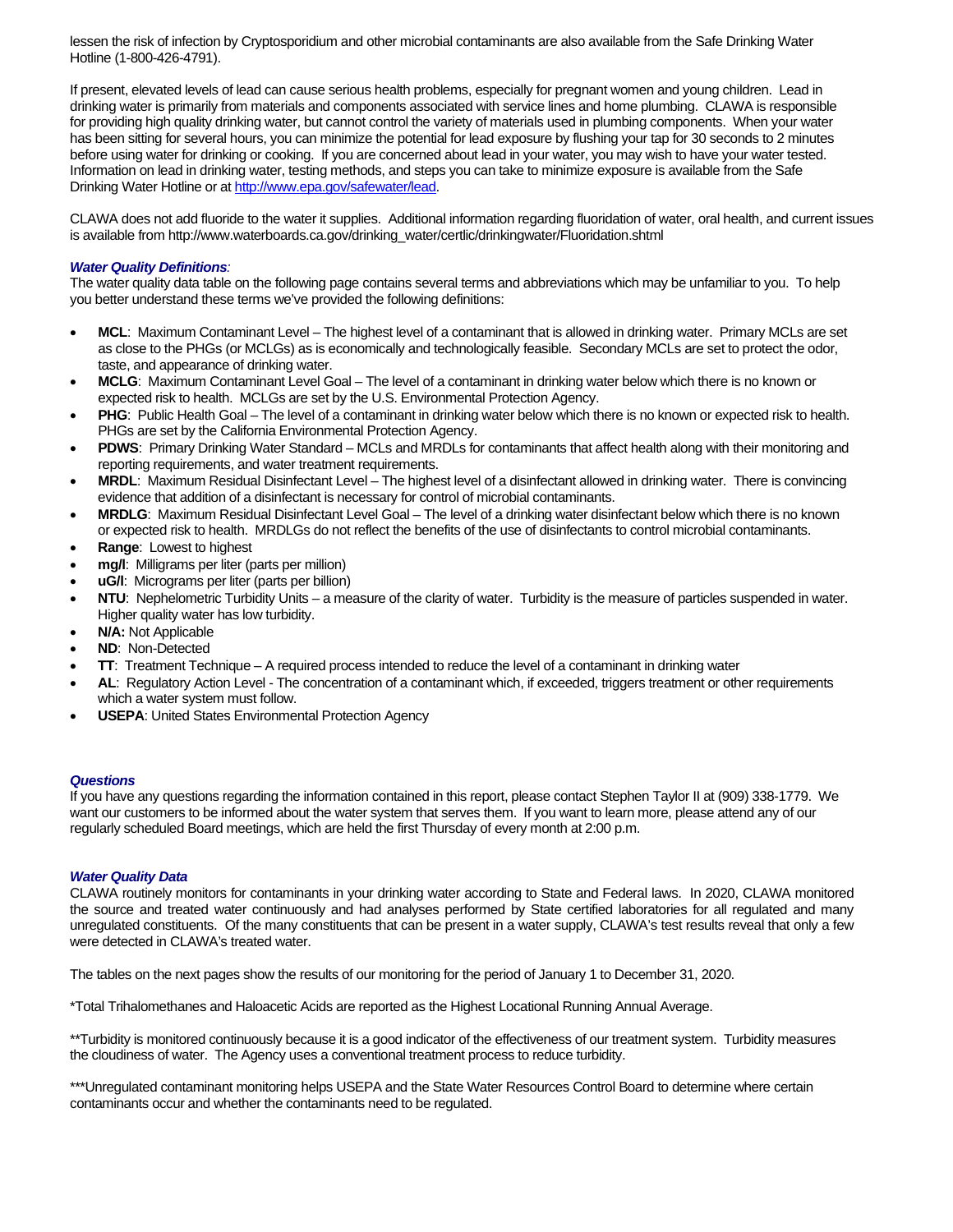| <b>Test Results</b>                   |                                |                                          |                                                     |                                                  |             |                      |                                                                                                                                                          |
|---------------------------------------|--------------------------------|------------------------------------------|-----------------------------------------------------|--------------------------------------------------|-------------|----------------------|----------------------------------------------------------------------------------------------------------------------------------------------------------|
| Contaminant                           | <b>Violation</b><br><b>Y/N</b> | Average<br>Level<br><b>Detected</b>      | Range of<br>Levels<br><b>Detected</b>               | <b>Units</b>                                     | <b>MCL</b>  | <b>PHG</b><br>(MCLG) | <b>Major Sources in Drinking Water</b>                                                                                                                   |
| <b>Primary</b><br><b>Standards</b>    |                                |                                          |                                                     |                                                  |             |                      |                                                                                                                                                          |
| Total Trihalomethanes*                | Ν                              | $34.2*$                                  | 19.4-54.3                                           | uG/I                                             | 80          | N/A                  | By-product of drinking water disinfection                                                                                                                |
| Haloacetic Acids*                     | N                              | $4.2*$                                   | $1.8 - 5.4$                                         | uG/I                                             | 60          | N/A                  | By-product of drinking water disinfection                                                                                                                |
| <b>Inorganic</b><br><b>Chemicals</b>  |                                |                                          |                                                     |                                                  |             |                      |                                                                                                                                                          |
| Fluoride (naturally occurring)        | N                              | .09                                      | $0 - 15$                                            | mg/l                                             | 2           | 1                    | Erosion of natural deposits; water<br>additive that promotes strong teeth;<br>discharge from fertilizer and aluminum<br>factories                        |
| Nitrate (as N)                        | N                              | .11                                      | $0-.53$                                             | mg/l                                             | 10          | 10                   | Runoff and leaching from fertilizer use;<br>leaching from septic tanks and sewage;<br>erosion of natural deposits                                        |
| <b>Secondary</b><br><b>Standards</b>  |                                |                                          |                                                     |                                                  |             |                      |                                                                                                                                                          |
| Chloride                              | N                              | 91.13                                    | 70-110                                              | mq/l                                             | 500         | N/A                  | Runoff/leaching from natural deposits;<br>seawater influence                                                                                             |
| Sulfate                               | N                              | 62.69                                    | 48-75                                               | mg/l                                             | 500         | N/A                  | Runoff/leaching from natural deposits;<br>industrial wastes                                                                                              |
| <b>Total Dissolved Solids (TDS)</b>   | Ν                              | 330.63                                   | 180-400                                             | mg/l                                             | 1000        | N/A                  | Erosion of natural deposits                                                                                                                              |
| Turbidity**                           | N                              | .10                                      | $0 - 6$                                             | <b>NTU</b>                                       | TΤ          | N/A                  | Soil Runoff                                                                                                                                              |
| <b>Other</b><br><b>Constituents</b>   |                                |                                          |                                                     |                                                  |             |                      |                                                                                                                                                          |
| Sodium                                | N                              | 81.31                                    | 75-87                                               | mg/l                                             | N/A         | N/A                  | "Sodium" refers to the salt present in<br>the water and is generally naturally<br>occurring                                                              |
| <b>Total Hardness</b>                 | N                              | 99.44                                    | 82-110                                              | mg/l                                             | N/A         | N/A                  | "Hardness" is the sum of polyvalent<br>cations present in the water, generally<br>magnesium and calcium. The cations<br>are usually naturally occurring. |
| Iron                                  | N                              | <b>ND</b>                                | <b>ND</b>                                           | ug/l                                             | 300         | N/A                  | Leaching from natural deposits;<br>industrial wastes                                                                                                     |
| Odor - Threshold                      | N                              | 1                                        | $1 - 1$                                             | <b>TON</b>                                       | 3           | N/A                  | Naturally occurring organic materials                                                                                                                    |
| <b>Unregulated</b><br>Contaminants*** |                                |                                          |                                                     |                                                  |             |                      |                                                                                                                                                          |
| <b>Boron</b>                          | N                              | 190.63                                   | 140-240                                             | uG/I                                             | 1000        | N/A                  | Erosion of natural deposits                                                                                                                              |
| Vanadium                              | Ν                              | .82                                      | $0 - 3.5$                                           | uG/I                                             | 50          | N/A                  | Erosion of natural deposits                                                                                                                              |
| pH                                    | N                              | 8.08                                     | $7.2 - 8.3$                                         | Unit                                             | $6.5 - 8.5$ | N/A                  |                                                                                                                                                          |
| <b>Lead and Copper</b>                |                                | Number of<br><b>Samples</b><br>Collected | 90 <sup>th</sup><br>Percentile<br>Level<br>Detected | Number of<br><b>Sites</b><br><b>Exceeding AL</b> | <b>AL</b>   | <b>PHG</b><br>(MCLG) |                                                                                                                                                          |
| Lead $(uG/l)$                         | $\mathsf{N}$                   | $\pmb{0}$                                | $0$ ug/L                                            | $\pmb{0}$                                        | 15          | $\cdot$ .2           | Internal corrosion of household water<br>plumbing systems; discharges from<br>industrial manufacturers; erosion of<br>natural deposits.                  |
| Copper (uG/l)                         | N                              | .062                                     | $0$ mg/L                                            | $\mathbf 0$                                      | 1.3         | $\cdot$ 3            | Internal corrosion of household<br>plumbing systems; erosion of natural<br>deposits; leaching from wood<br>preservatives.                                |